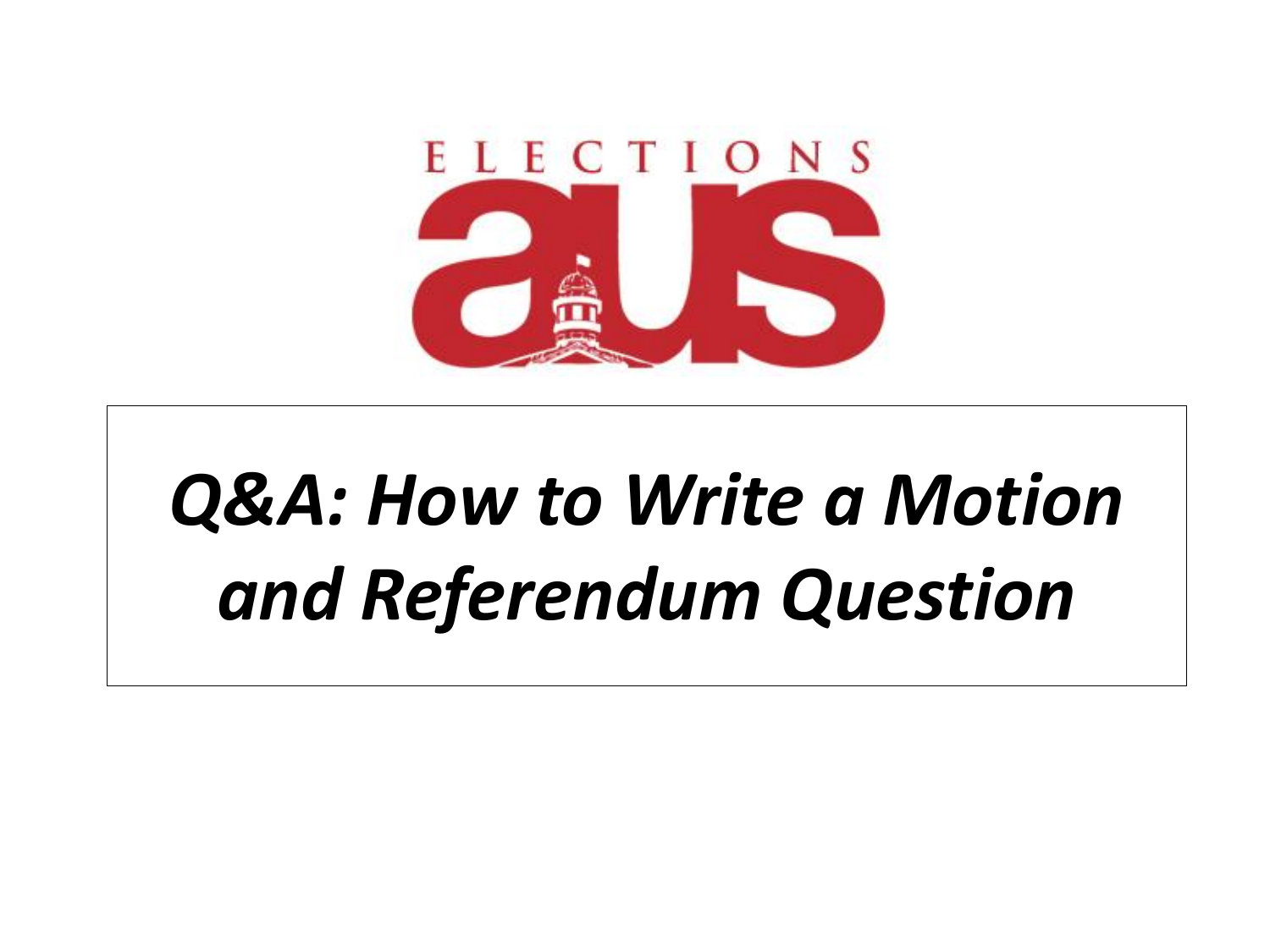# *What is a Motion?*

A piece of business requiring approval (budgetary, hires, etc.) - A mandate for the AUS to fulfill A stance on a certain issue

General Assembly & AUS Council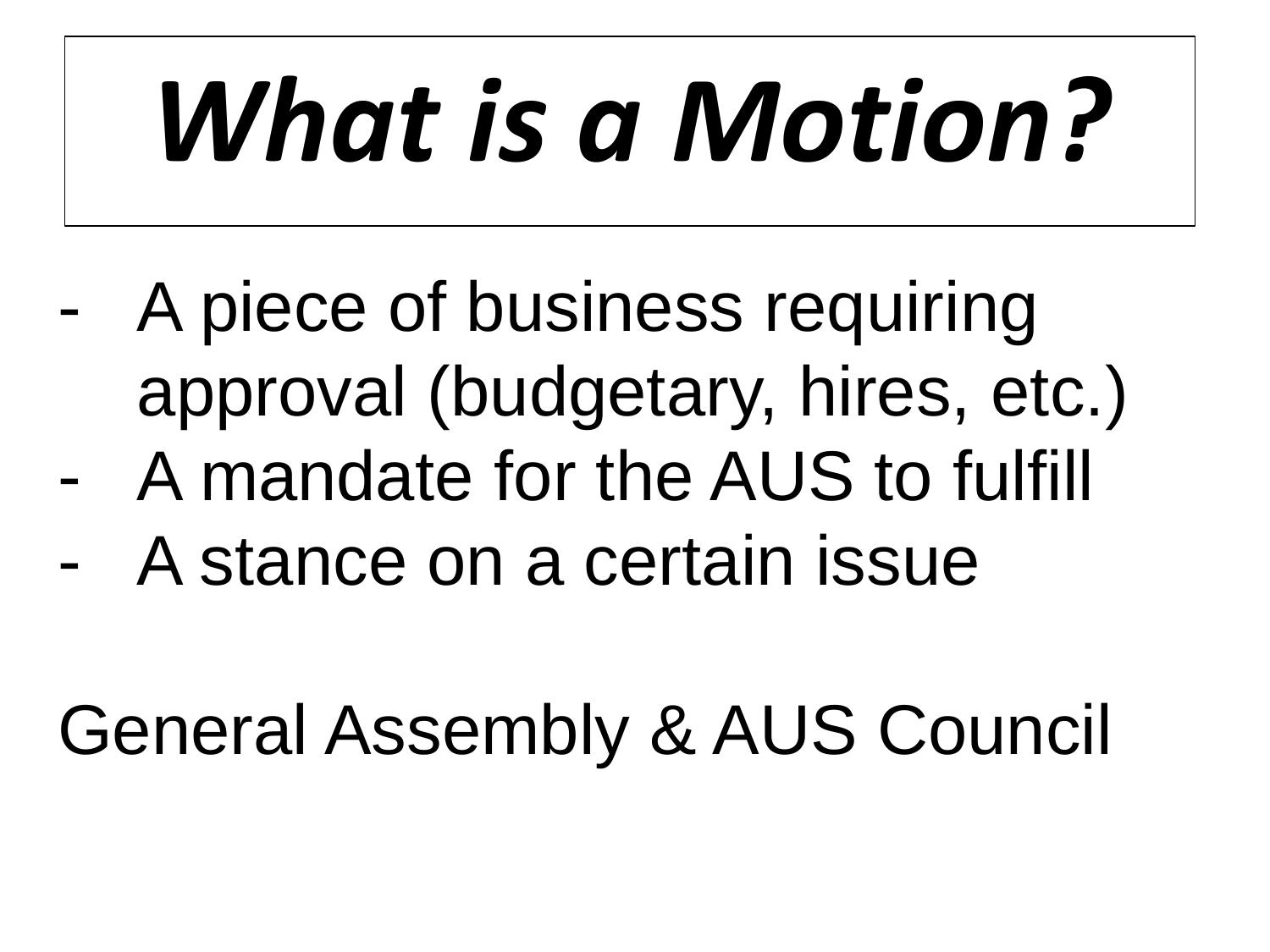## *Whereas Clauses: for background information as you see fit. Each whereas clause should add a new piece of information.*

*Whereas*, the administration banned cell phone usage on campus, effective Winter 2014,

*Whereas*, it is one of the mandates of the AUS to represent Arts students,

*Whereas*, Arts students require the usage of cell phones to communicate with other students on projects, clubs, etc. *Whereas*, cell phones contain important features such as calendars and other organizational tools to help students, *Whereas*, cell phones are important for safety.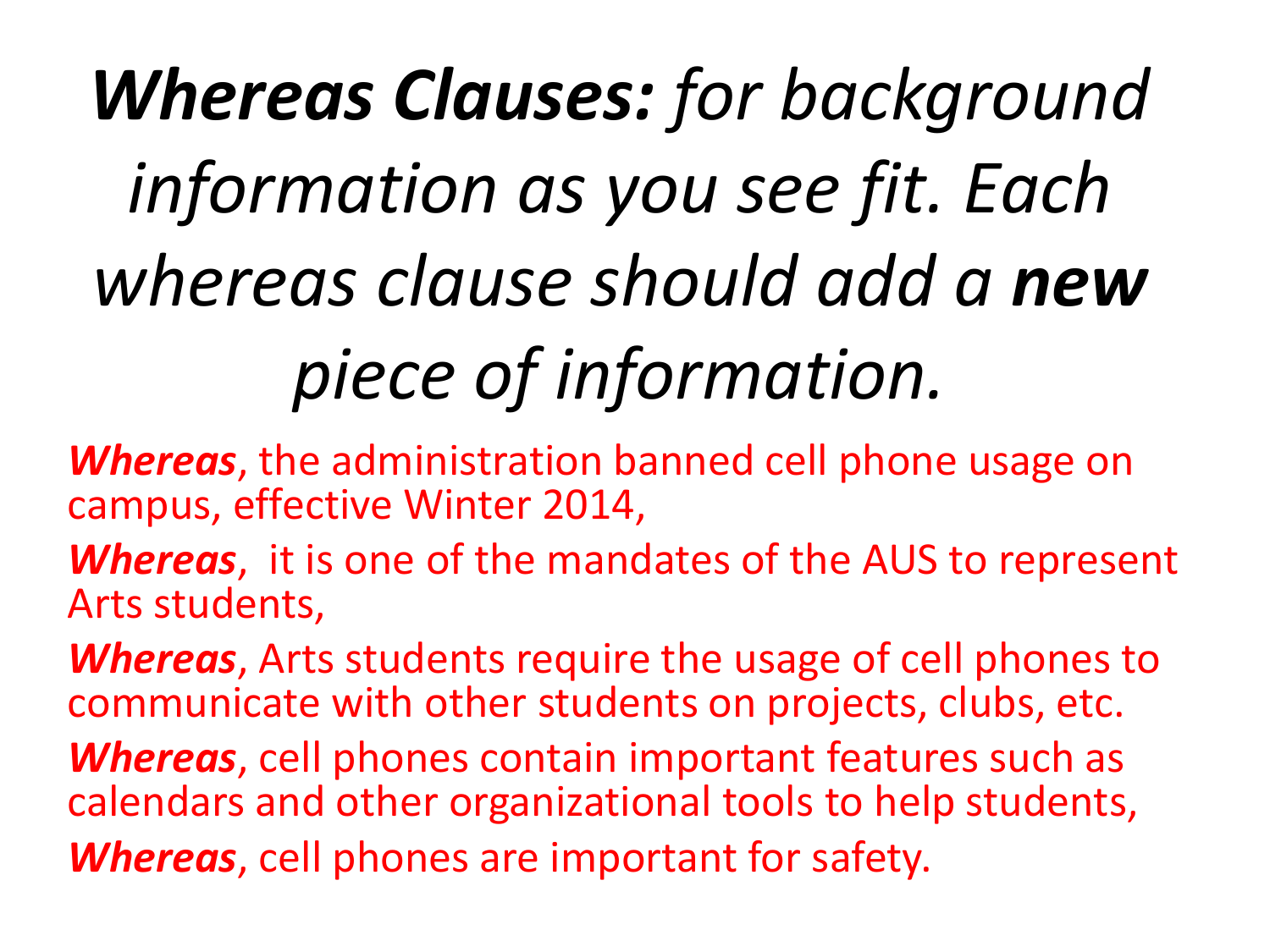*Resolved Clauses: these are not informational, but rather the specific mandates based on the information in the whereas clauses*

*Think: "Action Items"*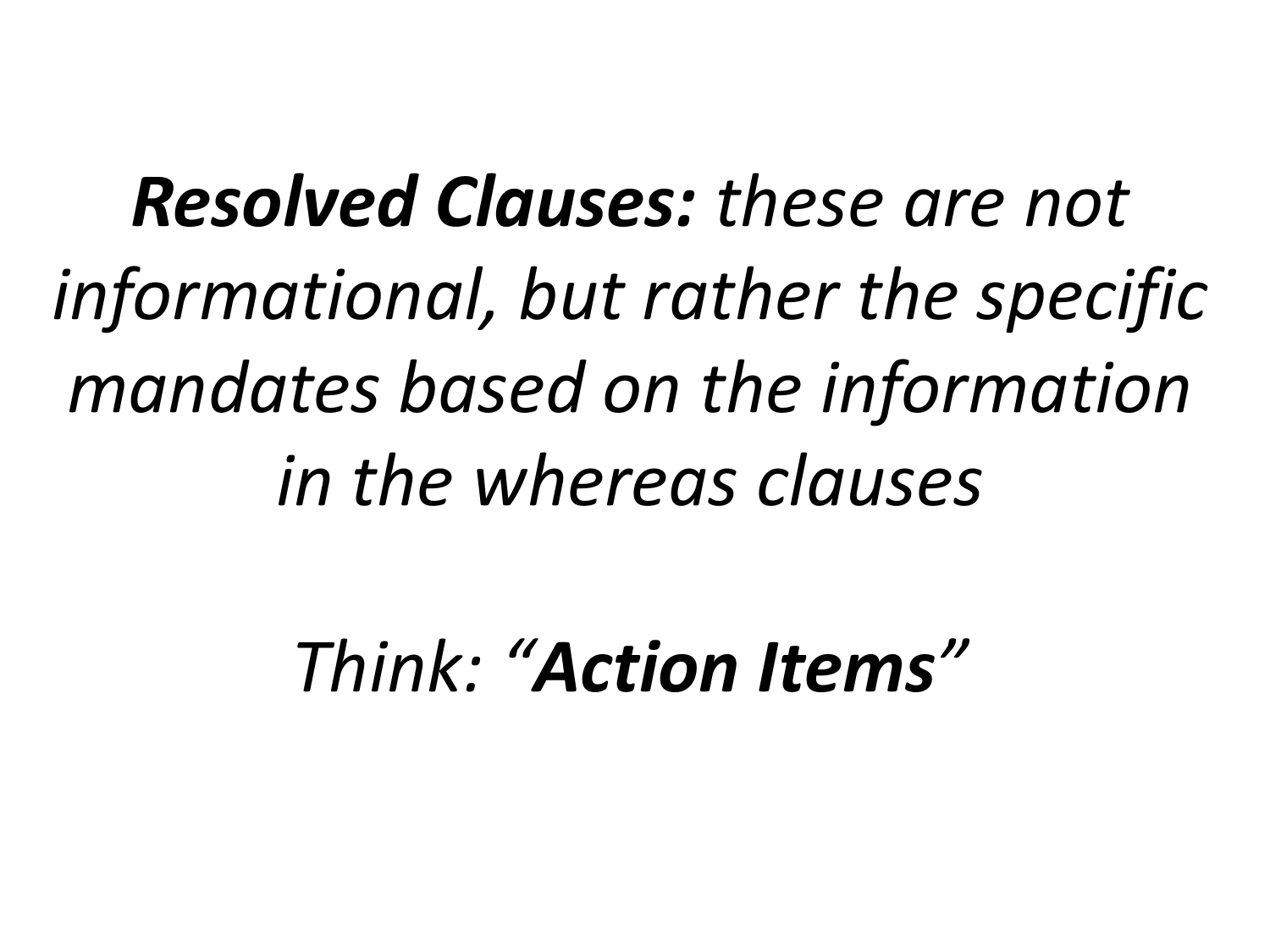#### *Features of "good" resolved clauses:*

- Confer and define responsibility (to a specific executive, committee?)
- Define ownership (the AUS, AUS Council, the AUS Executive…)
- Set goals that can be reasonably achieved – deadlines?
- Targets for measuring progress
- Clarity!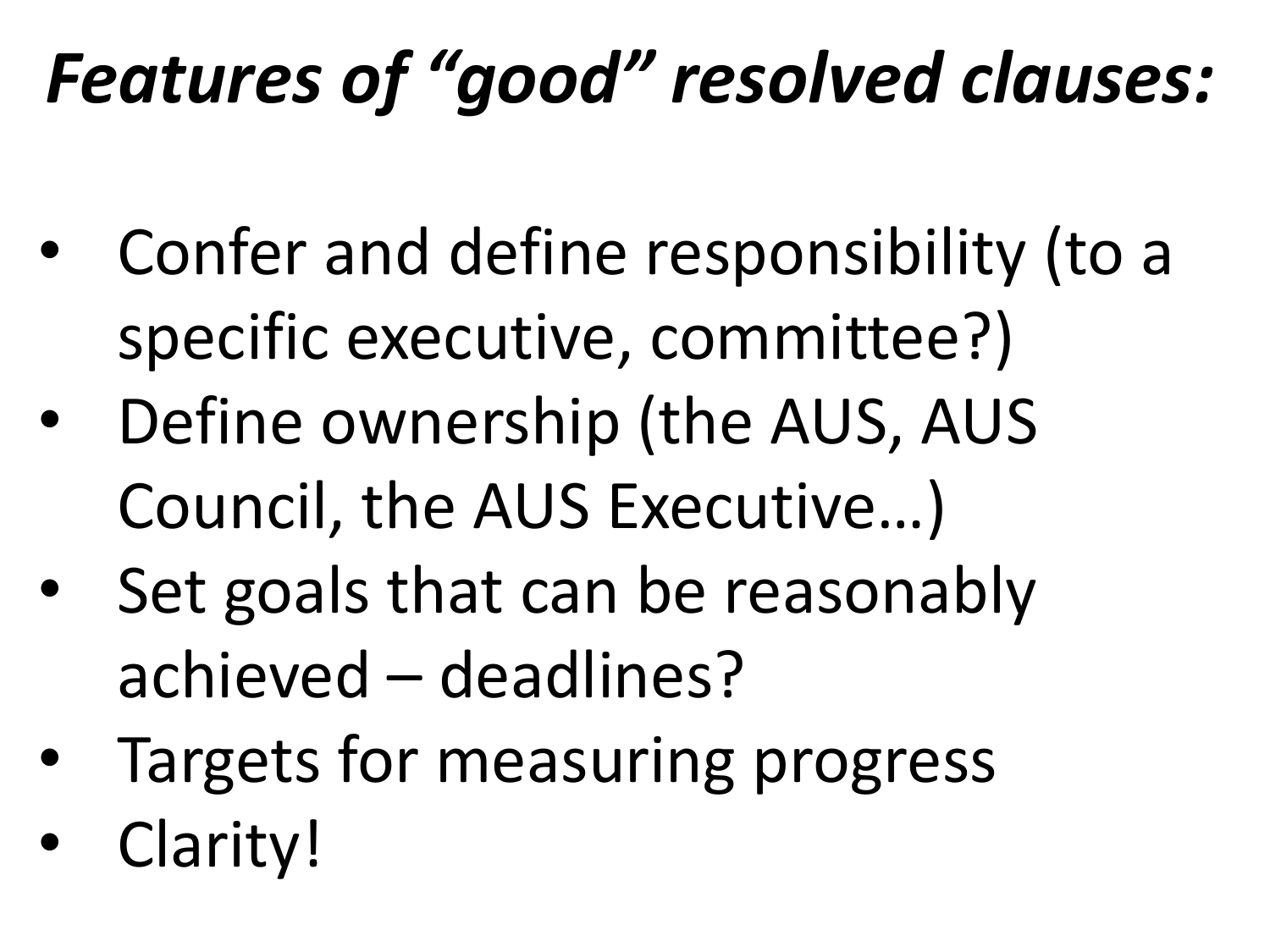*Be it resolved*, that the AUS take a stance against the cell phone ban,

- *Be it further resolved*, that the AUS VP Academic form a working group to lobby the administration to overturn the cell phone policy
- *Be it further resolved*, that the AUS Executive write a public letter to the Associate Vice Deputy-Provost of Campus Technologies denouncing this decision and submit this letter to campus media for publication,
- *Be it further resolved*, that the activities of the working group be reported to AUS Council by the second-to-last Council session of the Winter semester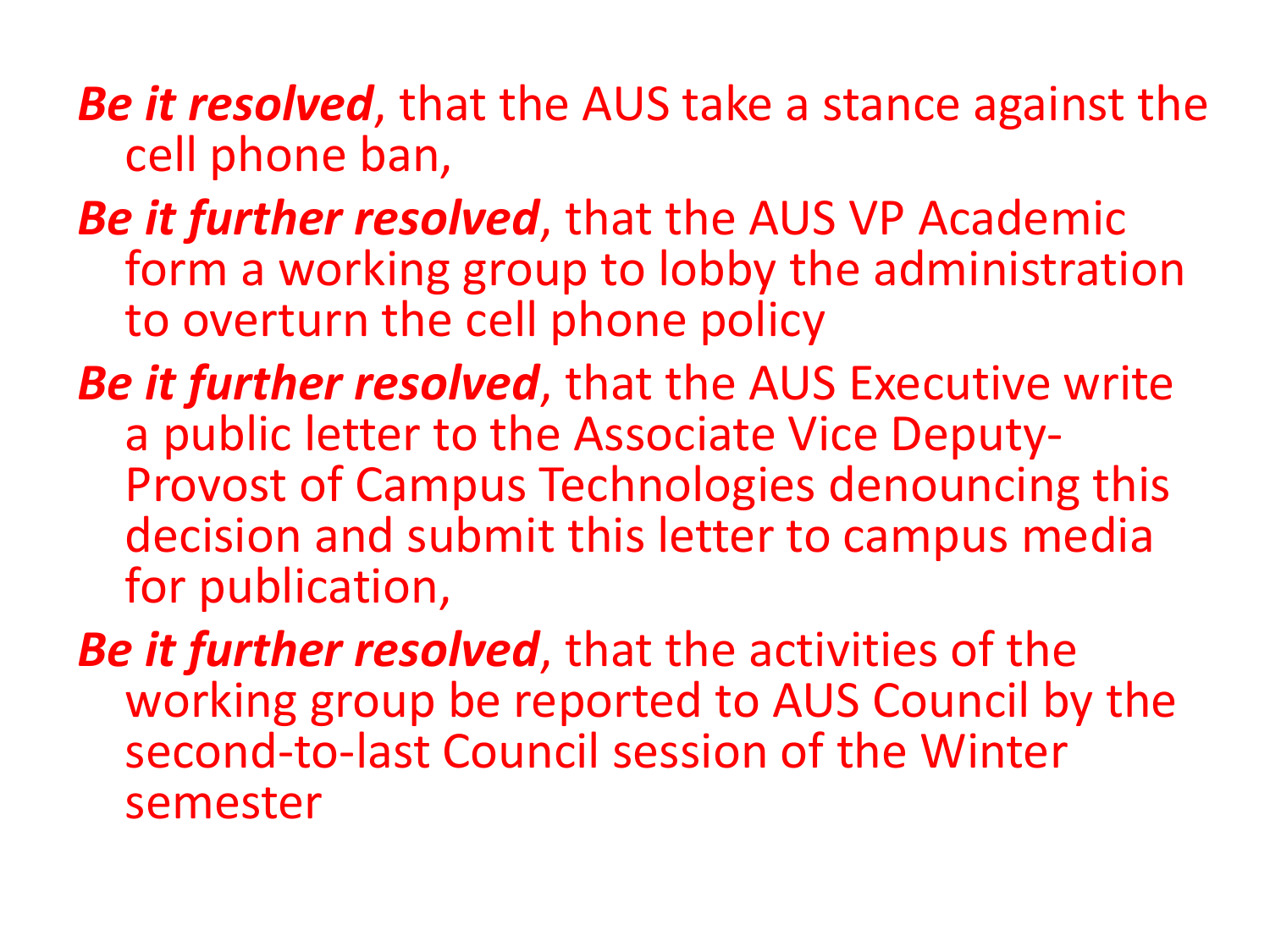# *What is a Referendum?*

- Amending the AUS Constitution
- Anything FEE related
- A question to be addressed by all AUS members

Online vote open to ALL AUS members.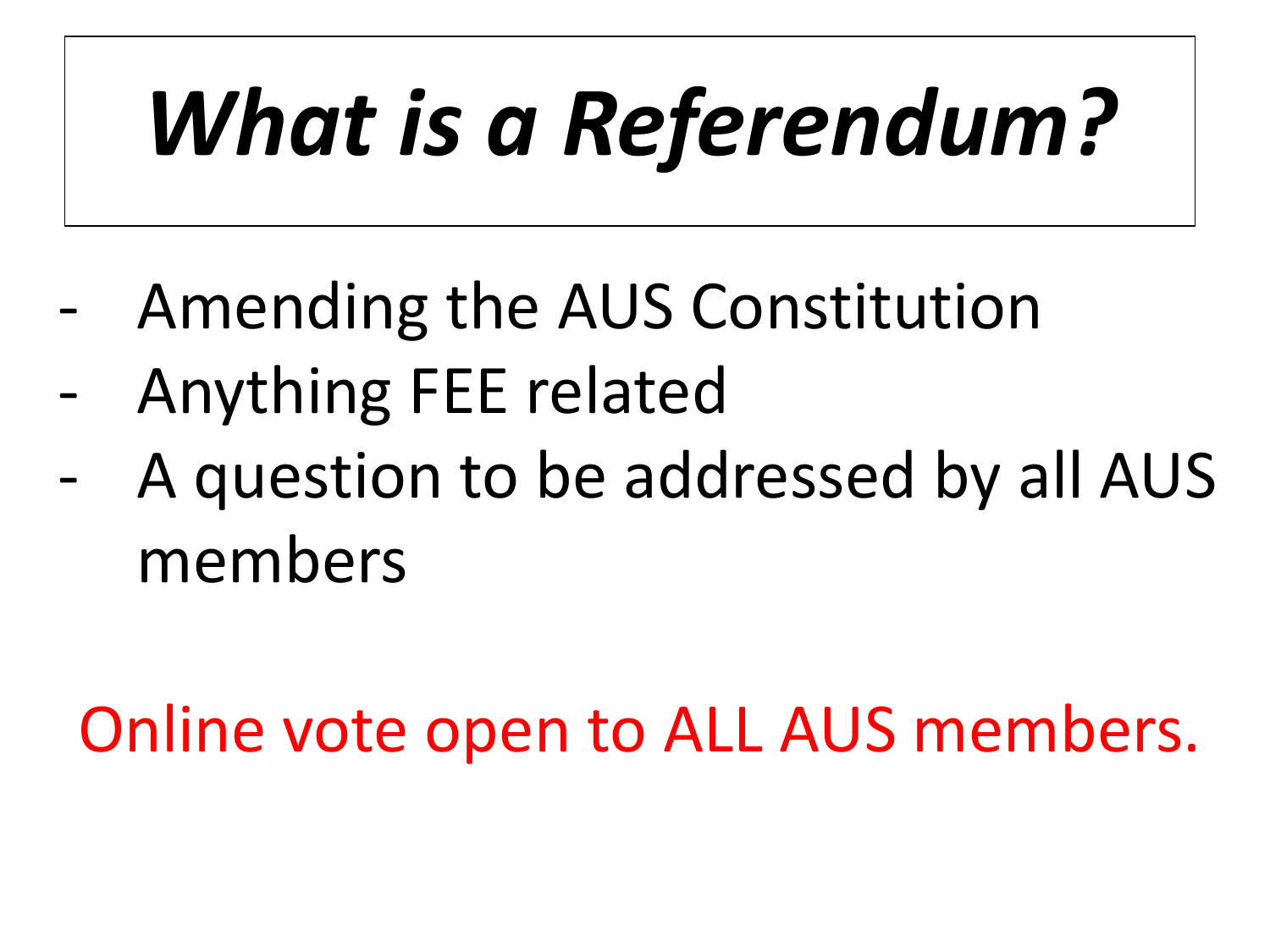### *Ask your question!*

- *"Do you agree…" "Do you support…" Are great ways to start.*
- Ex: Do you agree to renew the \$0.75 fee per semester (for full-time and part-time students) to fund the Sexual Assault Centre of McGill Student Society (Fall 2010 through Winter 2013)?
- **Be very specific with the wording of your question – do not allow for multiple interpretations!!!**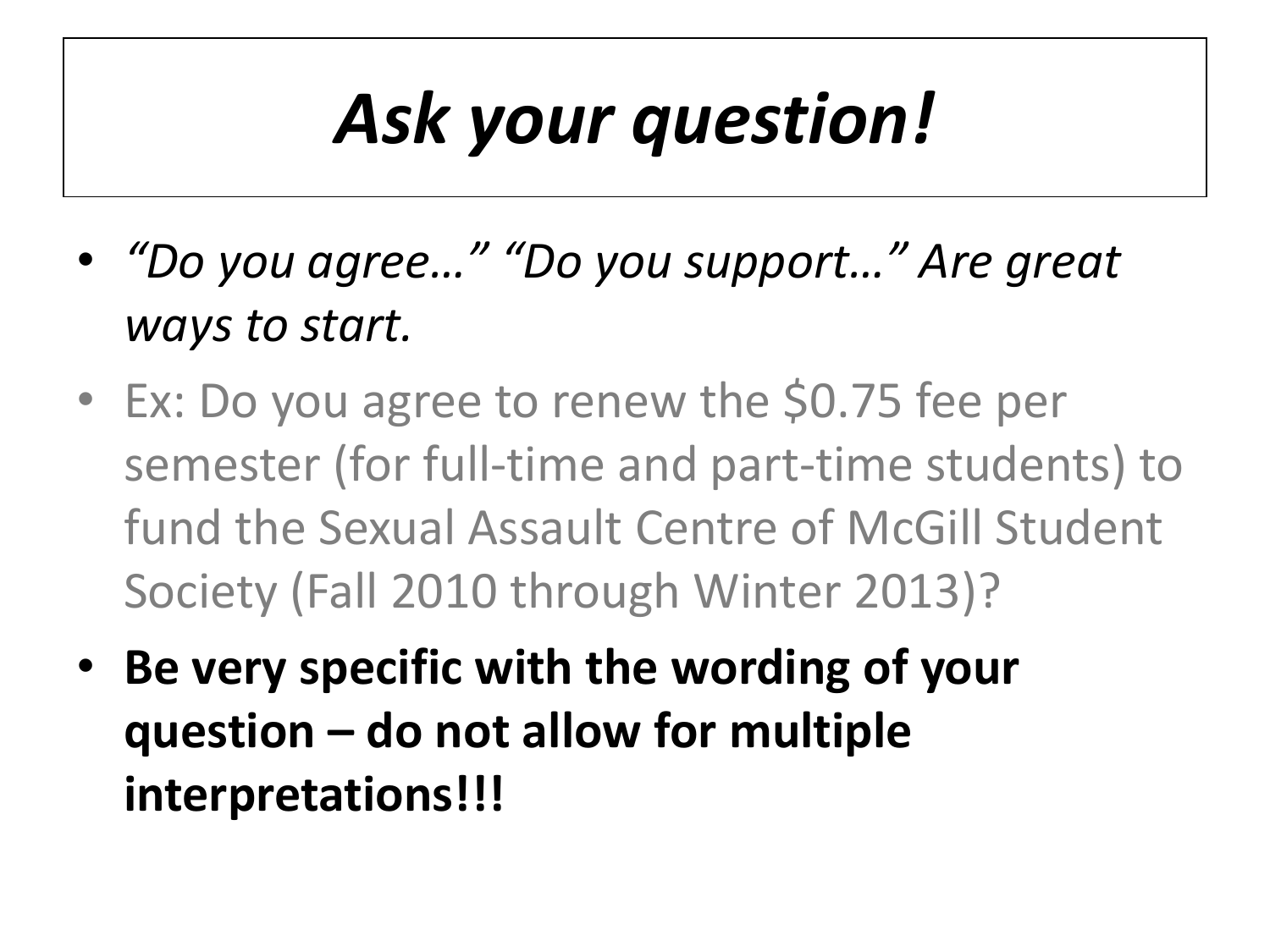#### *Getting a Referendum Question on the Ballot*

• *A referendum may be brought to Council by AUS Councillors and ratified by a majority, 21 days prior to polling* 

*OR* 

• *150 students may sign a petition-based referendum and bring it Elections AUS, 21 days prior to polling (REFERENDUM KIT)*

# *DEADLINE: OCTOBER 30*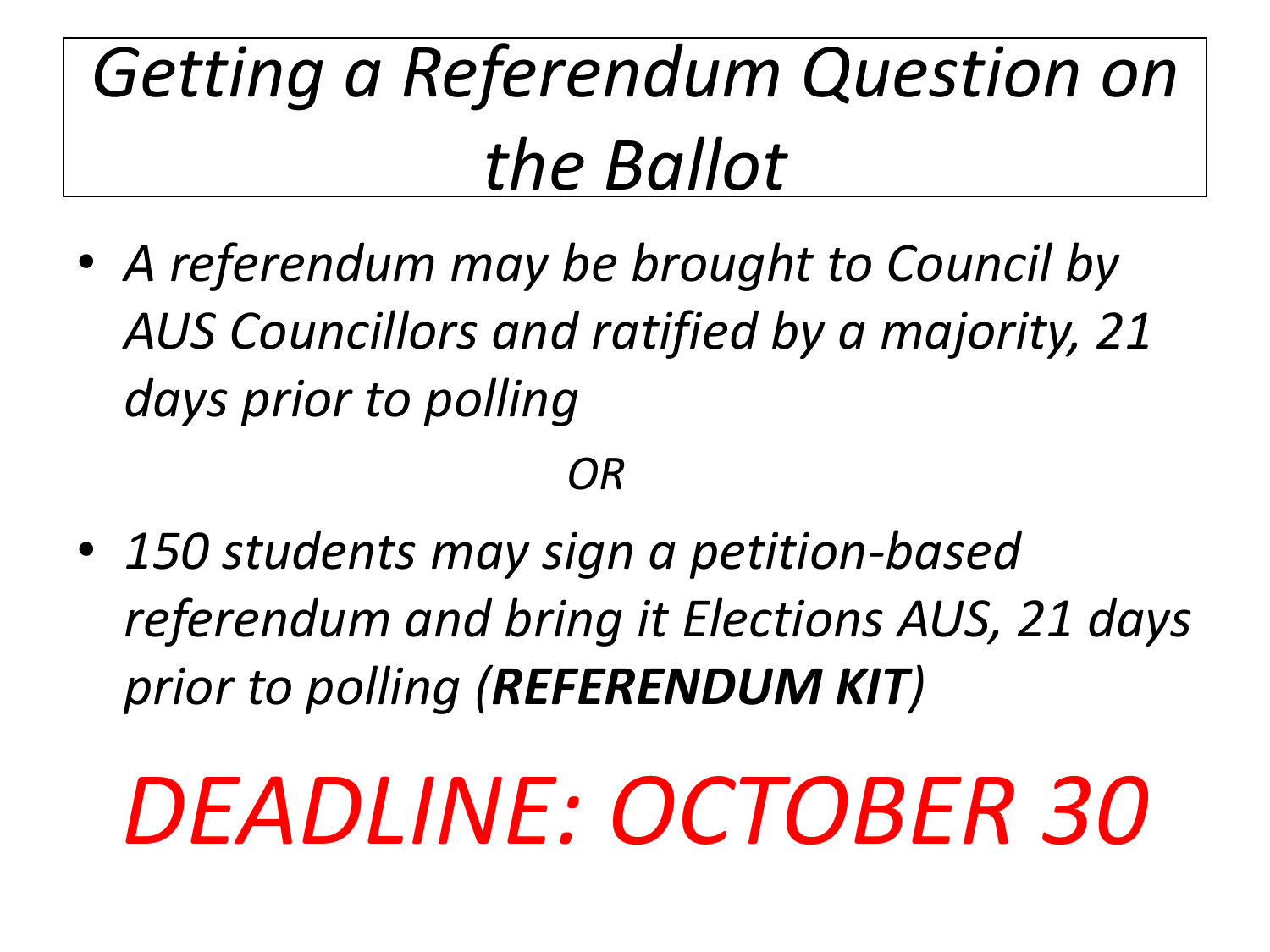#### *Forming a "Yes" or "No" Committee*

- *AUS Councilors may form a "Yes" or "No" Committee through a regular motion of Council*
- *A chairperson for the committee shall be appointed in the same motion*
- *Arts students can also form "Yes" or "No" Committees by gathering signatures*
- *There may only be one of each committee*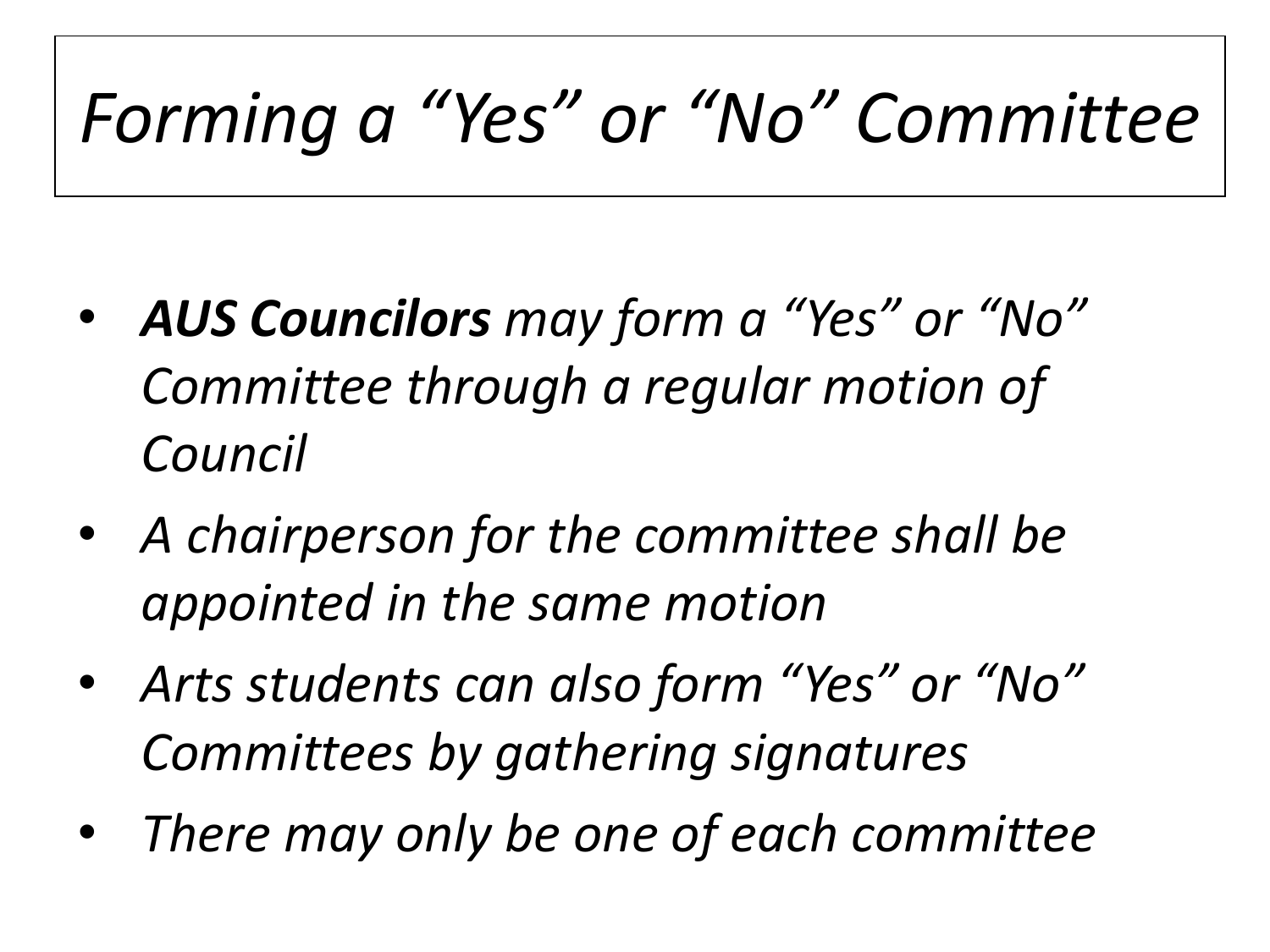#### *Other Details*

• Each referendum question must be in both French and English – the AUS can translate questions for you

•Before gathering signatures, you may want to discuss your question with the AUS President, [president.aus@mail.mcgill.ca](mailto:president.aus@mail.mcgill.ca)

•Fee related questions must be submitted to the DPSLL office for approval!